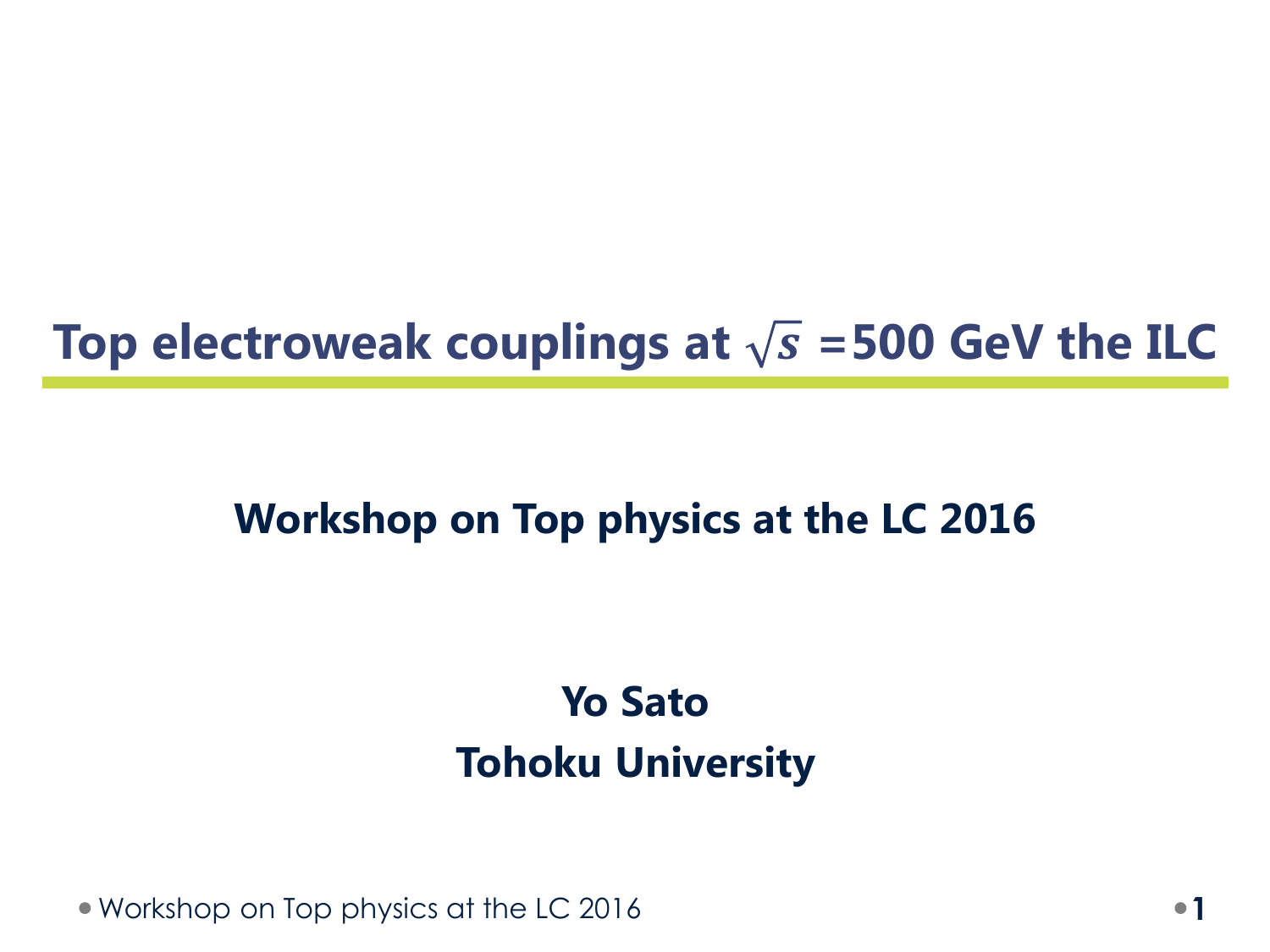

### **Introduction**

## **Forward backward asymmetry study (Semi-leptonic analysis)**

- Cause of migration effect
- **Matrix element method study (Di-leptonic analysis)**
	- Selection for the Di-leptonic channel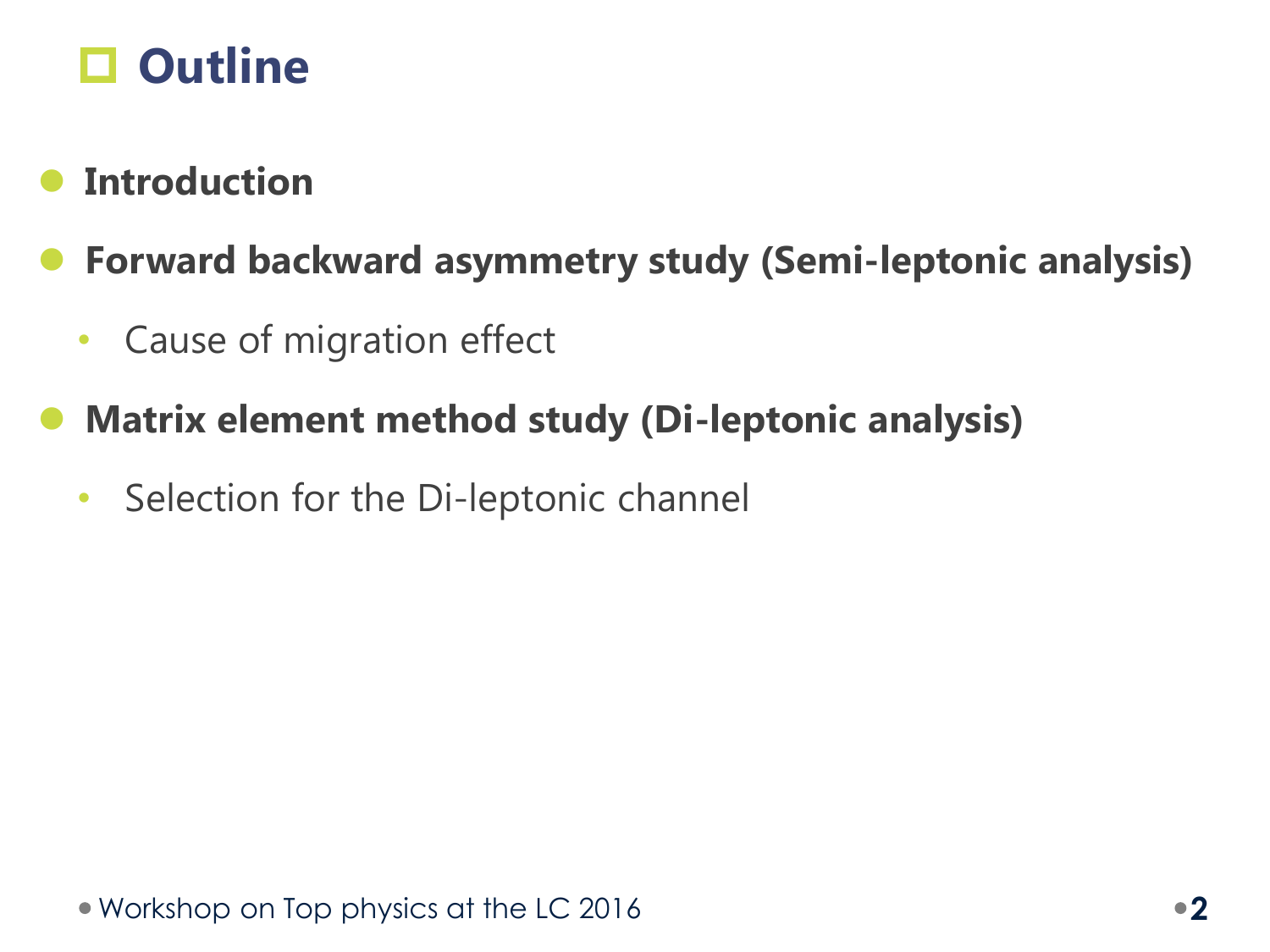

### **Introduction**

**Forward backward asymmetry study (Semi-leptonic analysis)**

- Cause of migration effect
- **Matrix element method study (Di-leptonic analysis)**
	- Selection for the Di-leptonic channel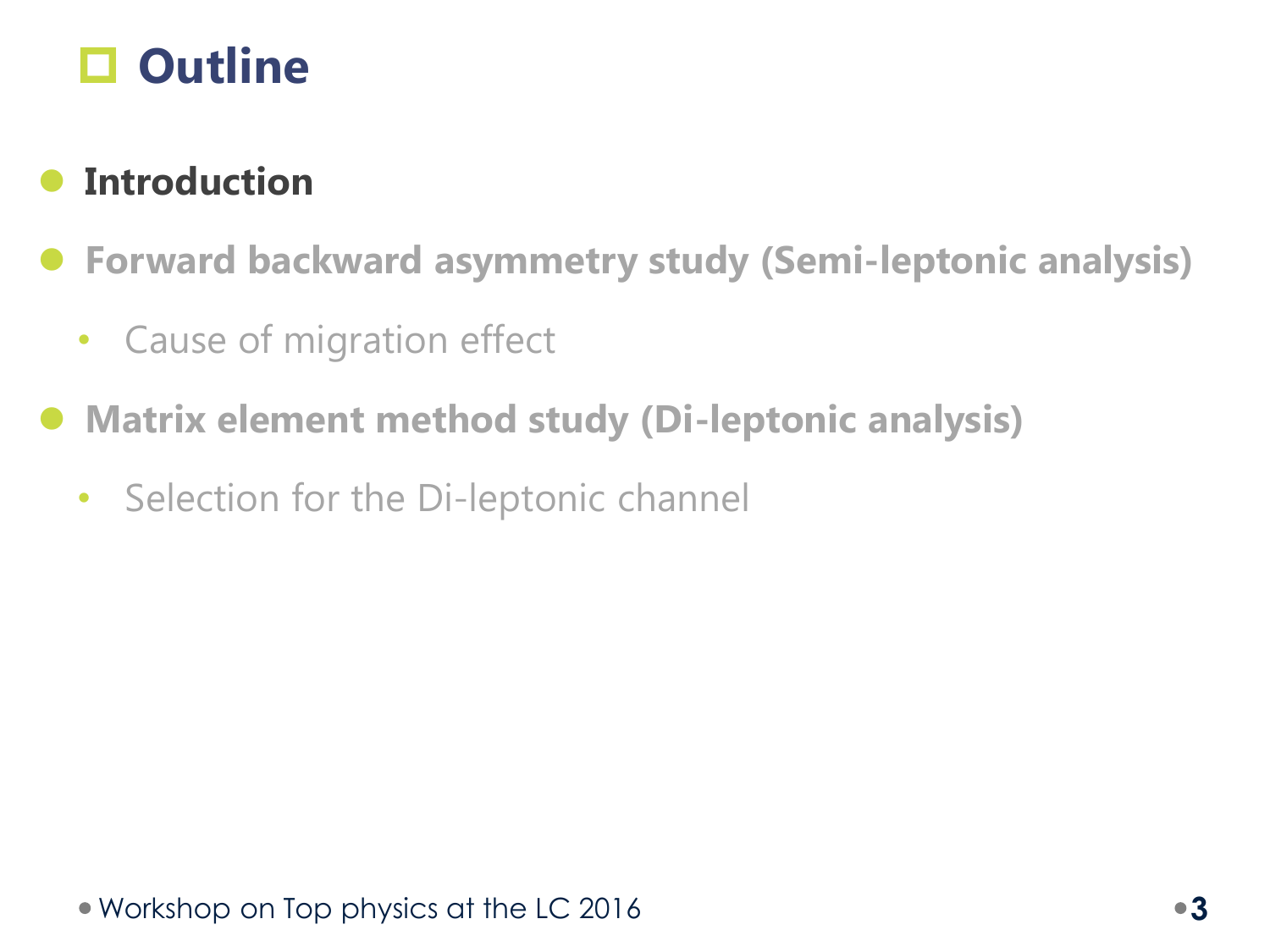# **Motivation**

The top quark mass is comparable with the electroweak symmetry breaking scale. Top quark may be related to new physics behind EWSB, such as composite models, so top quark electroweak coupling is a good probe of new physics.





*Plots show the predicted deviations from*  the Standard model of  $Z^0$ couplings to  $t_L$ *and in composite models* **Precision expected at the ILC will allow to distinguish between models.** *arXiv:1505.06020 [hep-ph]*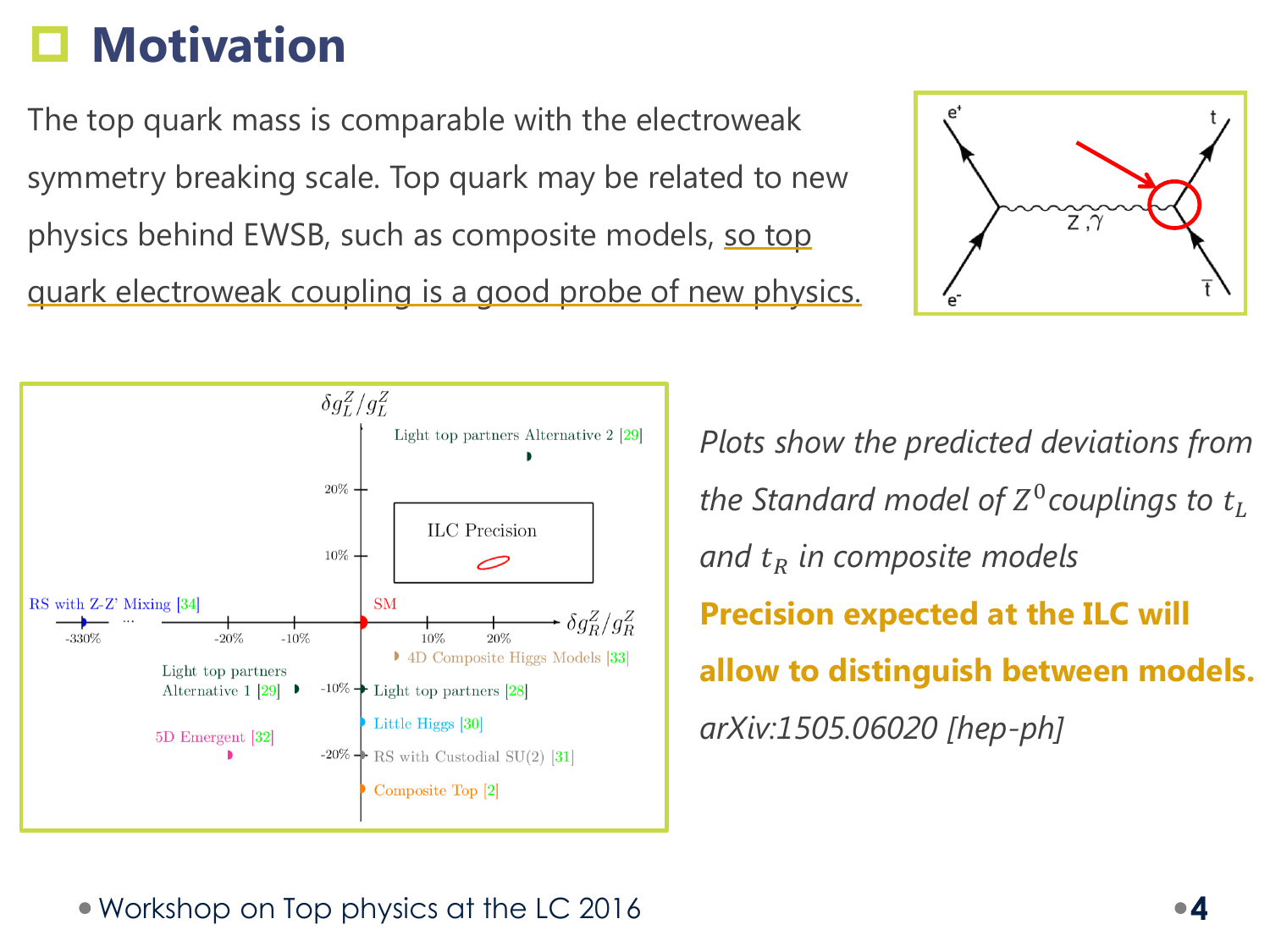# **Top quark pair production at the ILC**

Top quark pair production is one of the important channels of the ILC.

Top quark decays to bW at  $\sim$  100%

 $\rightarrow$ Three different final states in top pair: *(1) Fully hadronic :*  $t\bar{t} \rightarrow b q \bar{q} b q \bar{q}$  *(46.2%)*  $(2)$  Semi leptonic :  $t\bar{t} \rightarrow bq\bar{q}blv_l$  (43.5%)

*(3) Di leptonic* :  $t\bar{t} \rightarrow blv_lblv_l$  *(10.3%)* 



Depending on the analysis, suitable final state should be chosen.

e.g.) Forward backward asymmetry study  $\rightarrow$  semi-leptonic

Matrix element method study  $\rightarrow$  di-leptonic

#### **Ultimately, all final states should be used for analysis.**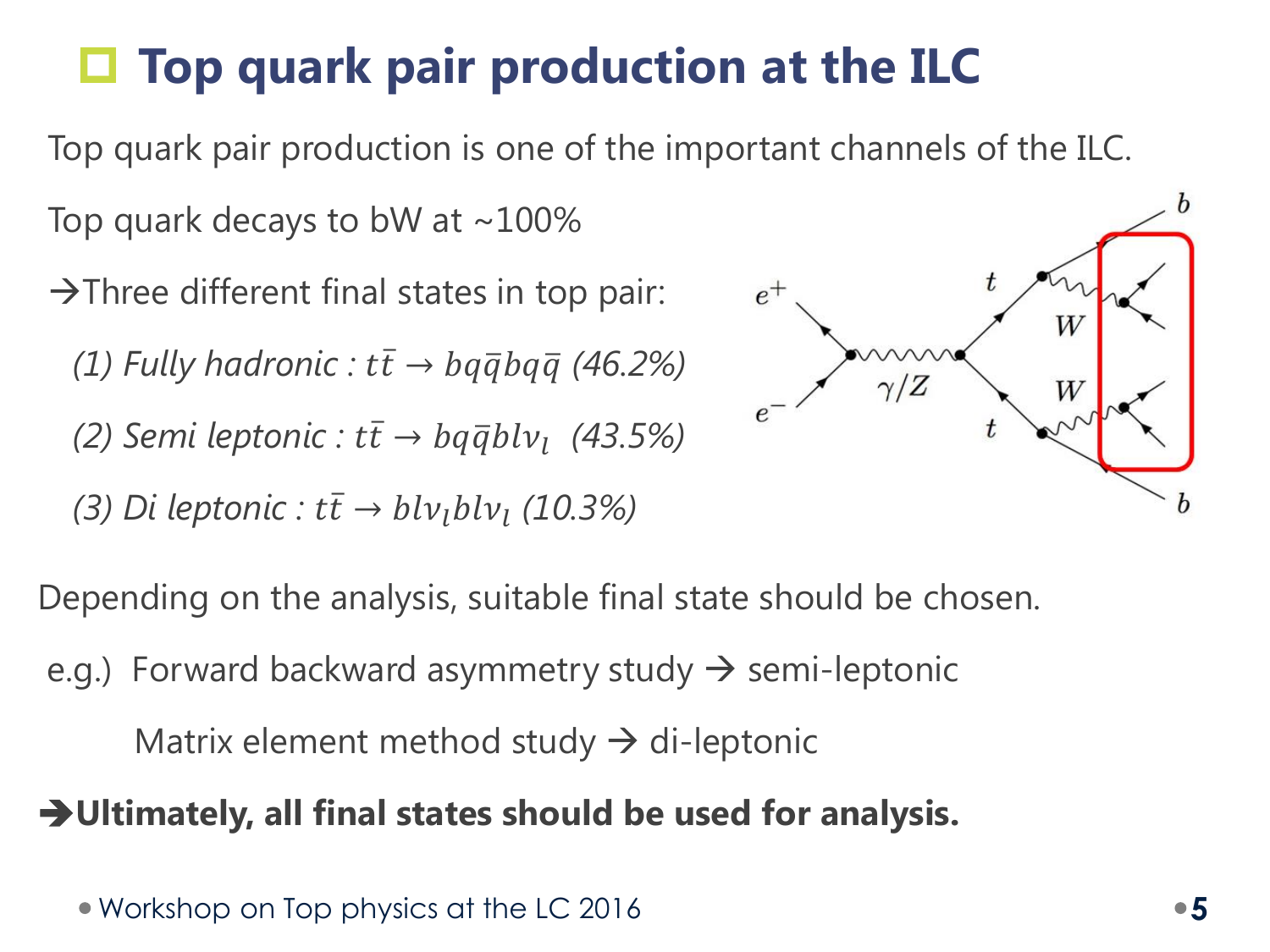

### **Introduction**

## **Forward backward asymmetry study (Semi-leptonic analysis)**

- Cause of the migration effect
- **Matrix element method study (Di-leptonic analysis)**
	- Selection for the Di-leptonic channel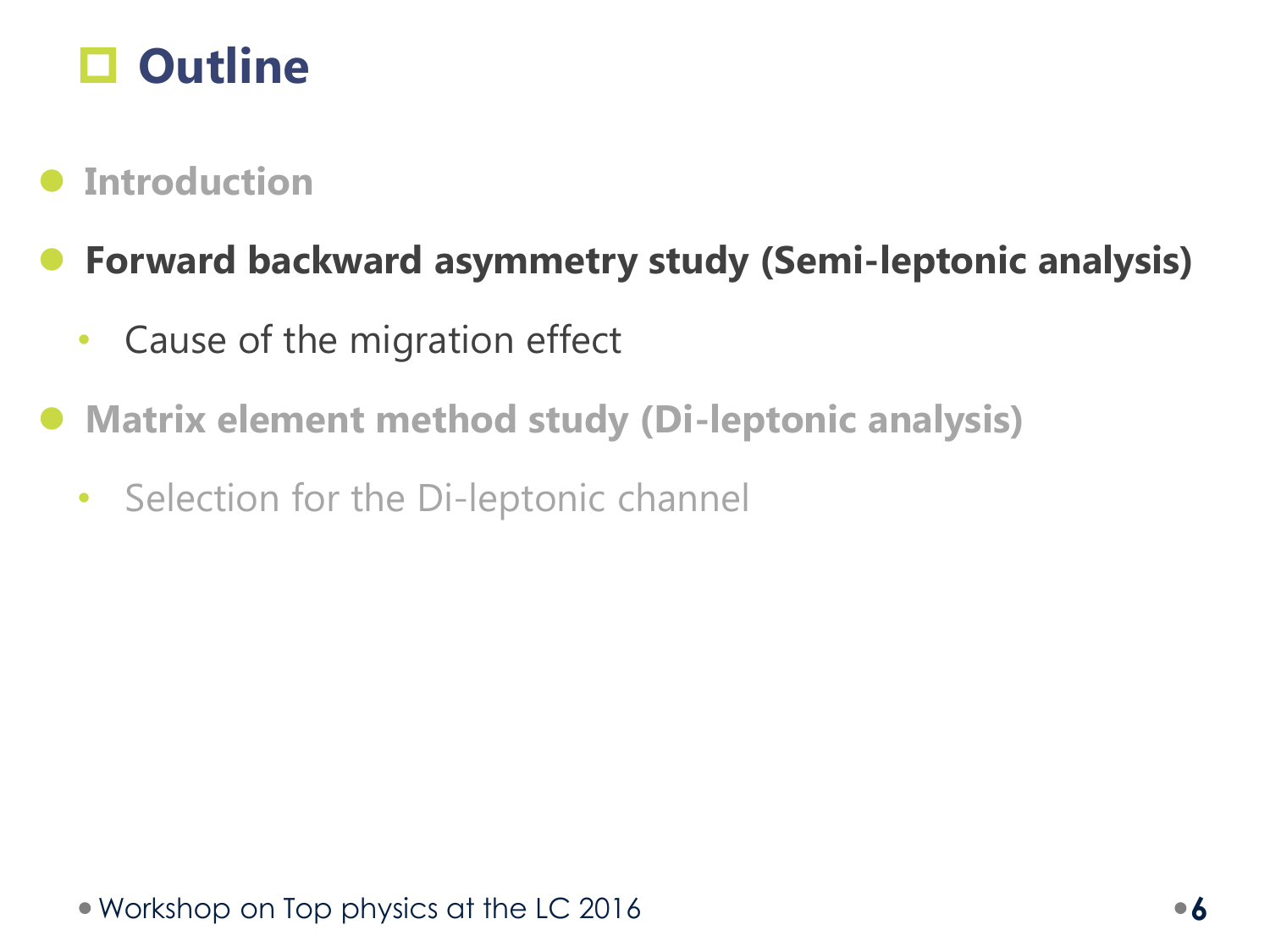# **Forward backward asymmetry using semi-leptonic channel**

## **Forward backward asymmetry,**

One of the main observables sensitive to the chiral structure

$$
A_{FB} = \frac{N(\cos \theta_t > 0) - N(\cos \theta_t < 0)}{N(\cos \theta_t > 0) + N(\cos \theta_t < 0)}
$$

#### **The advantage of the semi-leptonic channel**



- The presence of an isolated lepton tells us charge information of top.
- Since there are hadronic top and leptonic top, we can determine the top quark direction and charge.
- $\Leftrightarrow$  direction is determined by top hadronic decaying
	- charge of this top is determined by charge of isolated lepton
		- Workshop on Top physics at the LC 2016 **7**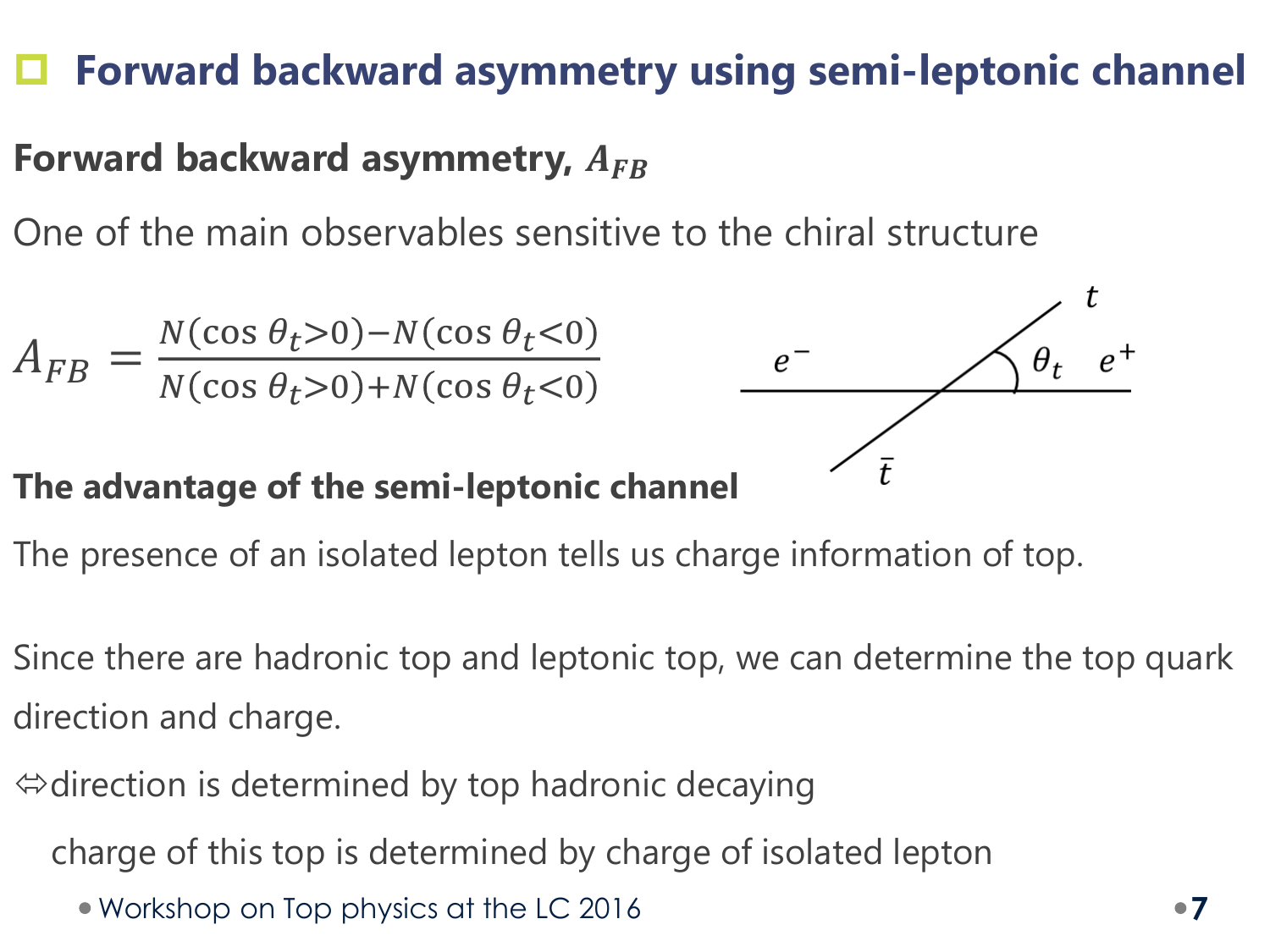# **Reconstruction of top quark decaying hadronic**

- $\triangleright$  Isolated lepton (e,  $\mu$ ) finding using cone cut: #iso\_lep =1
- $\triangleright$  Suppressing the overlay background using k<sub>T</sub> algorithm
- $\triangleright$  4-Jets clustering using Durham algorithm
- 2 b-likeness jets were found (LCFIPlus package)
- Reconstruction of top quark decaying hadronic
- $\triangleright$  Minimizing the  $\chi^2$  to select the better combination of b and W;

$$
\chi^{2} = \left(\frac{\gamma_{t} - 1.403}{\sigma_{\gamma_{t}}}\right)^{2} + \left(\frac{p_{b}^{*} - 67.4}{\sigma_{p_{b^{*}}}}\right)^{2} + \left(\frac{\cos \theta_{bW} - 0.23}{\sigma_{\cos \theta_{bW}}}\right)^{2}
$$

 $\gamma_t$  : the Lorentz factor of top quark ( $\gamma_t = E_t/m_t$ )

 $p_b^\ast$  : the momentum of b quark in the rest frame of top quark

 $\theta_{hW}$ : the angle between the b quark and the W boson in lab frame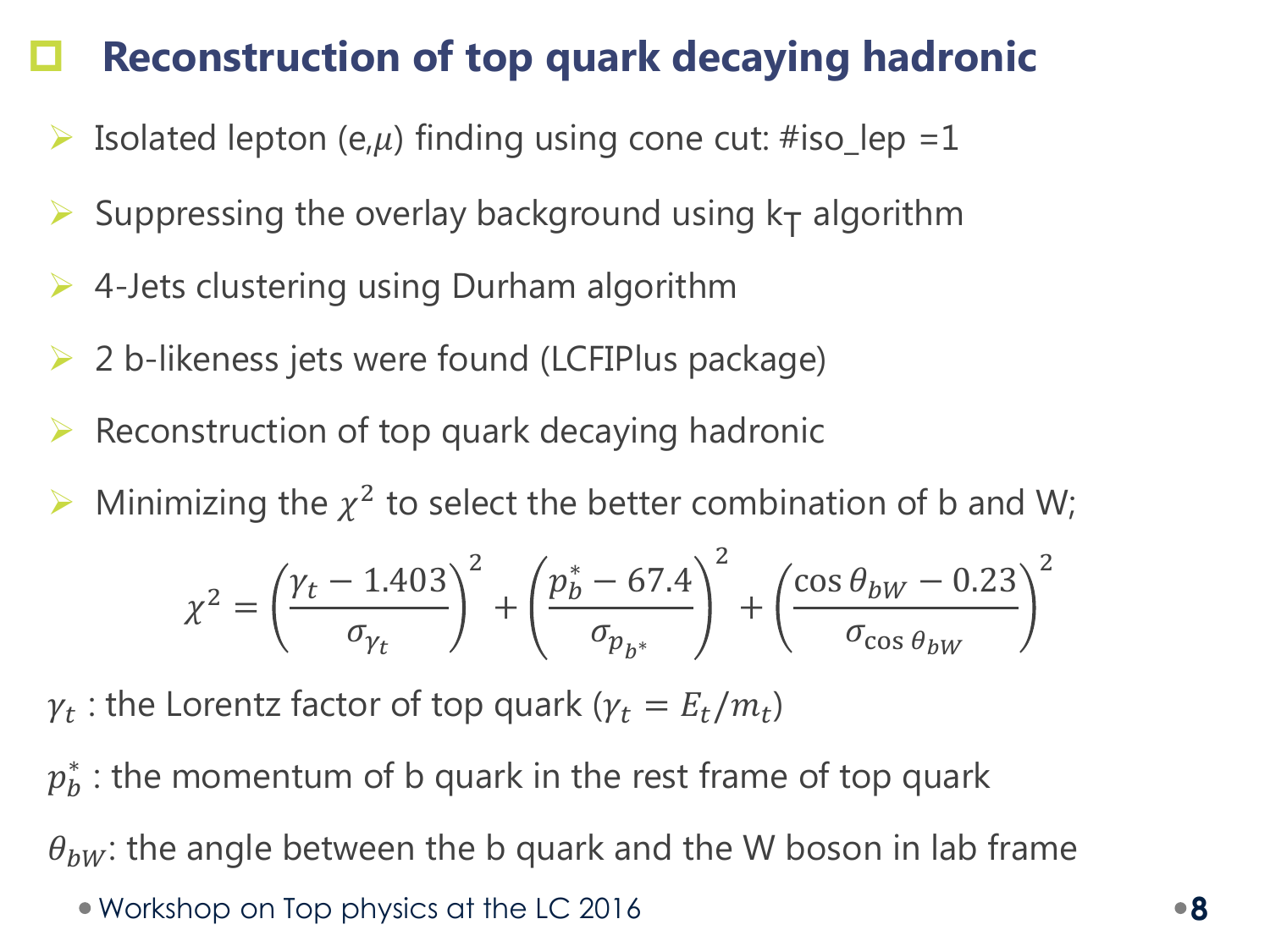# **Angular distribution of top quark**



*Right-handed electron case (eRpL), Blue line* Good agreement with generator *Left-handed electron case (eLpR), Red line* Considerable migrations of events passing from the forward hemisphere to the backward one. → **Migration effect**.

Workshop on Top physics at the LC 2016 **9**



### **Solution of migration effect**

\*Application of a cut on  $\chi^2$ 

\*Reconstruction of b quark charge

**Good agreement with generator**

but efficiency falls down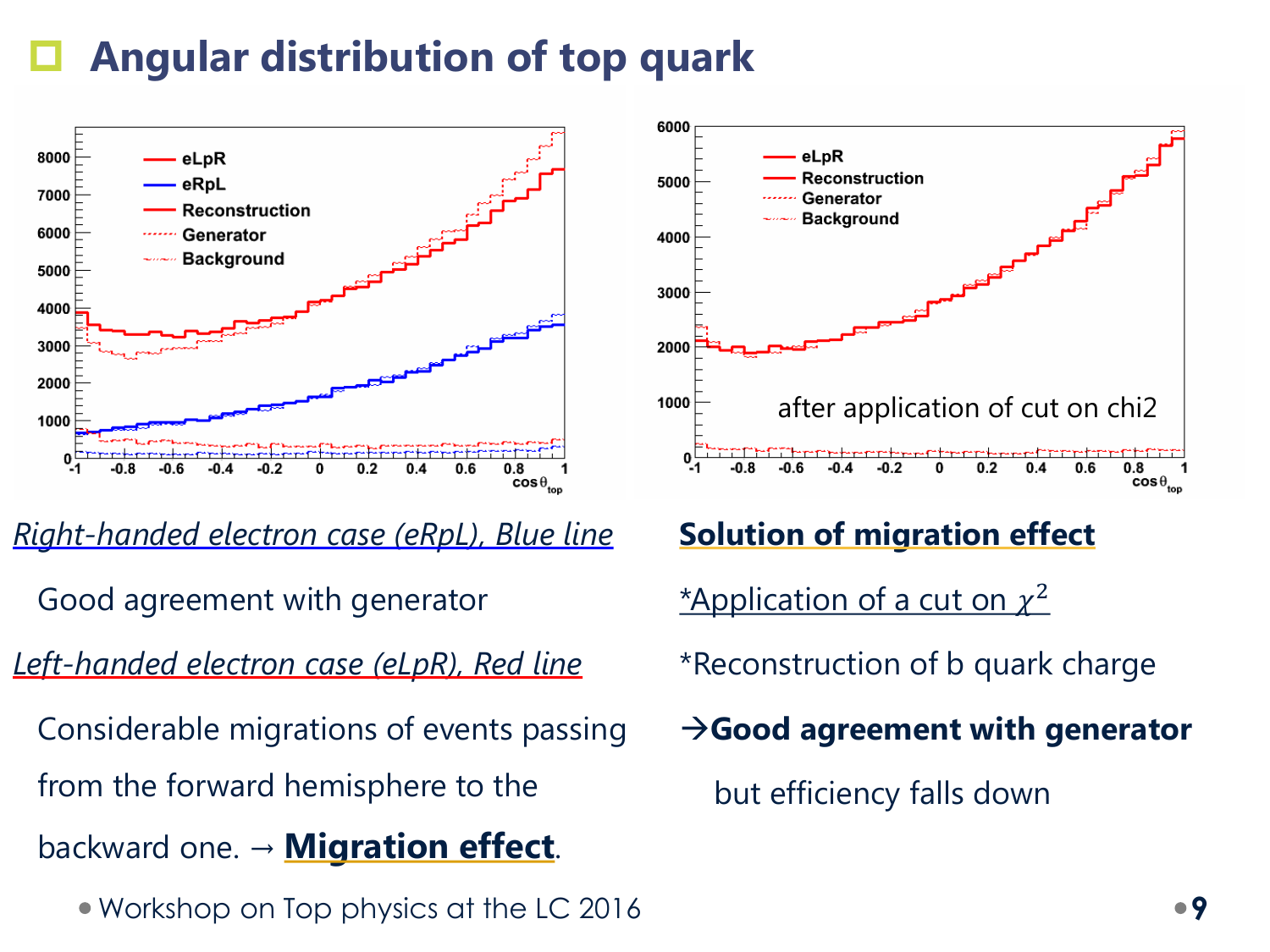# **Causes of the migration effect**

**Main problem through reconstruction process:** Miss association of b and W.

| $(250fb-1)$ | true association | miss association |                                       |
|-------------|------------------|------------------|---------------------------------------|
| eLpR        | 75586 (84.3%)    | 14109 (15.7%)    | The fraction of miss association      |
| eRpL        | 30286 (84.1%)    | 5712 (15.9%)     | in reconstructed events is $\sim$ 16% |

Although the fraction of miss association in reconstructed events is almost same for both cases, migration effect happens in only case of eLpR

 $\rightarrow$  The kinematic features depend on the initial polarization

\* Relation between  $e\bar{e}$  and  $t\bar{t}$   $\rightarrow$  Relation between t and  $bW^+$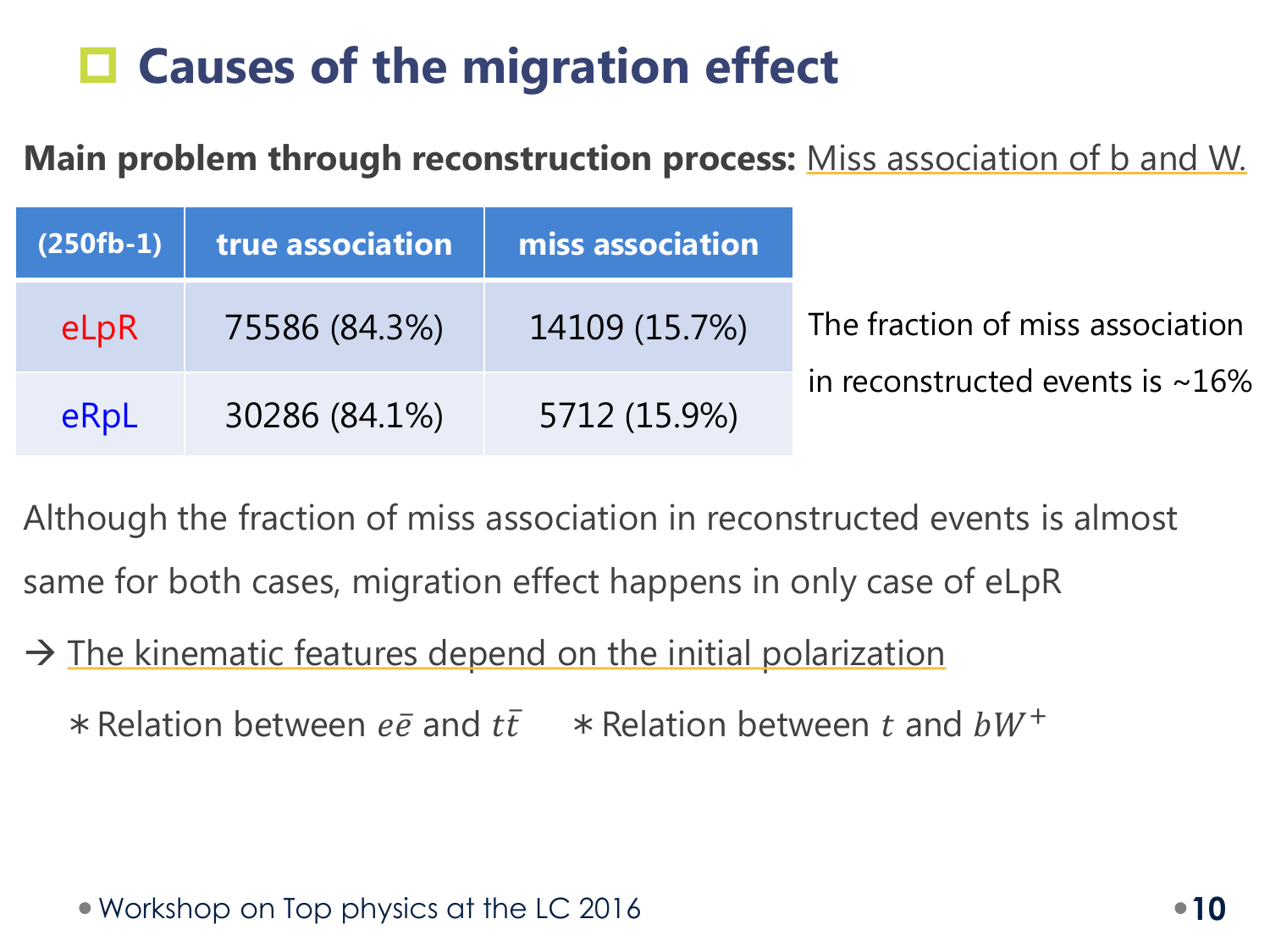# **Relation between**  $e\overline{e}$  and  $t\overline{t}$

• The angular dependence (i.e.  $\cos \theta_t$ ) of each amplitude is determined by angular momentum conservation



- The amplitudes depend on helicity of  $e\bar{e}$  and  $t\bar{t}$
- $\rightarrow$  eLpR: Many events with  $t_L$  at cos  $\theta_t \sim 1$  (1), Small events with  $t_R$  at cos  $\theta_t \sim 1$  (2)
- $\rightarrow$  eRpL: Many events with  $t_R$  at cos  $\theta_t \sim 1$  (4), Small events with  $t_L$  at cos  $\theta_t \sim 1$  (3)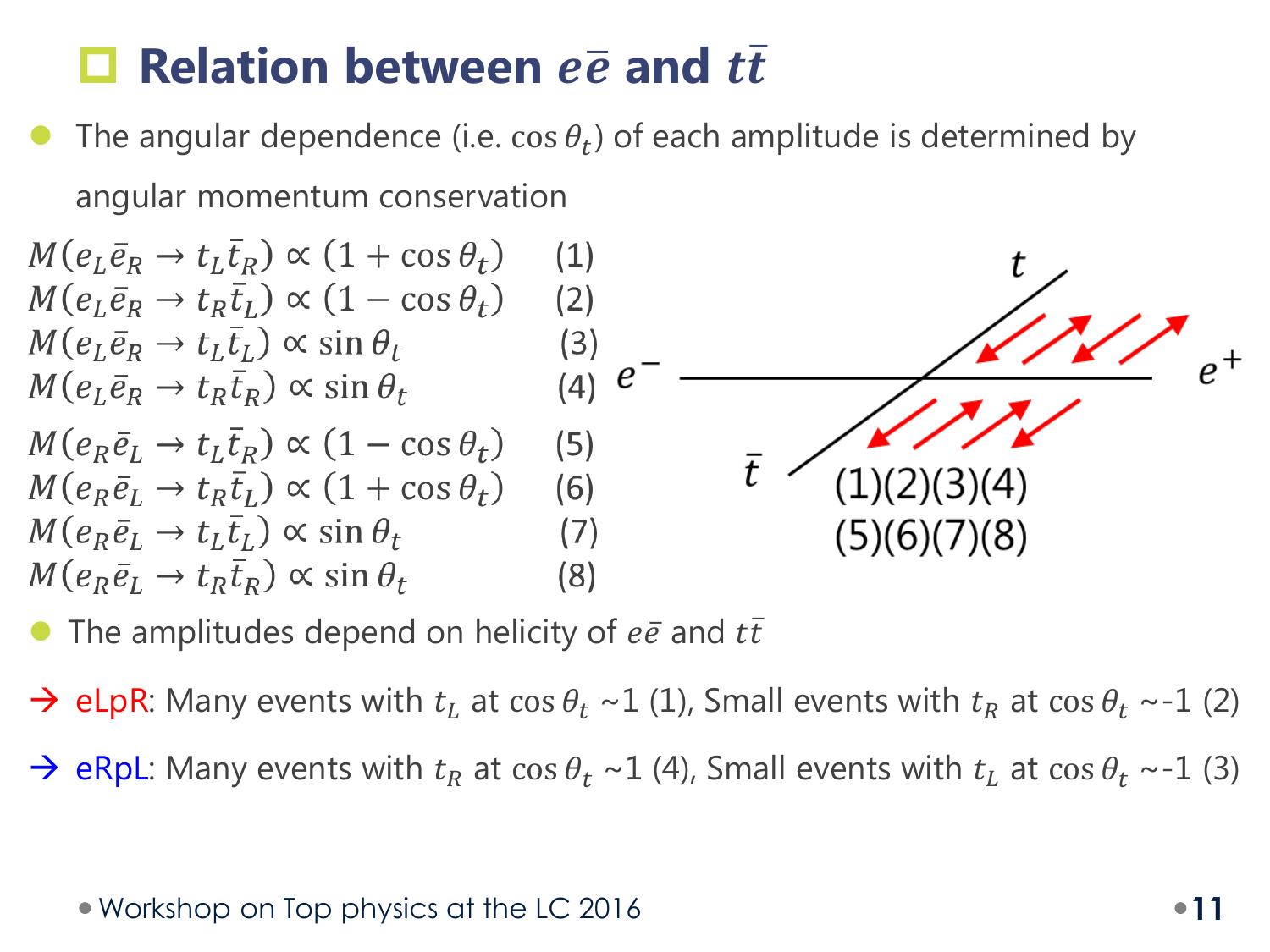# $\Box$  **Relation of** *t* and  $bW^+$

 Coupling of W boson and fermions is V-A structure in the Standard model  $\rightarrow$ b quark tends to be emitted in opposite direction of top quark spin (for  $t_L$  flight direction of top, for  $t_R$  opposite direction of flight direction)

In terms of  $\cos\theta_{tb}^*$  we can translate it as follows;

- $\rightarrow t_L$ : Many events at cos  $\theta_{tb}^* \sim 1$
- $\rightarrow t_R$ : Many events at cos  $\theta_{tb}^* \sim 1$

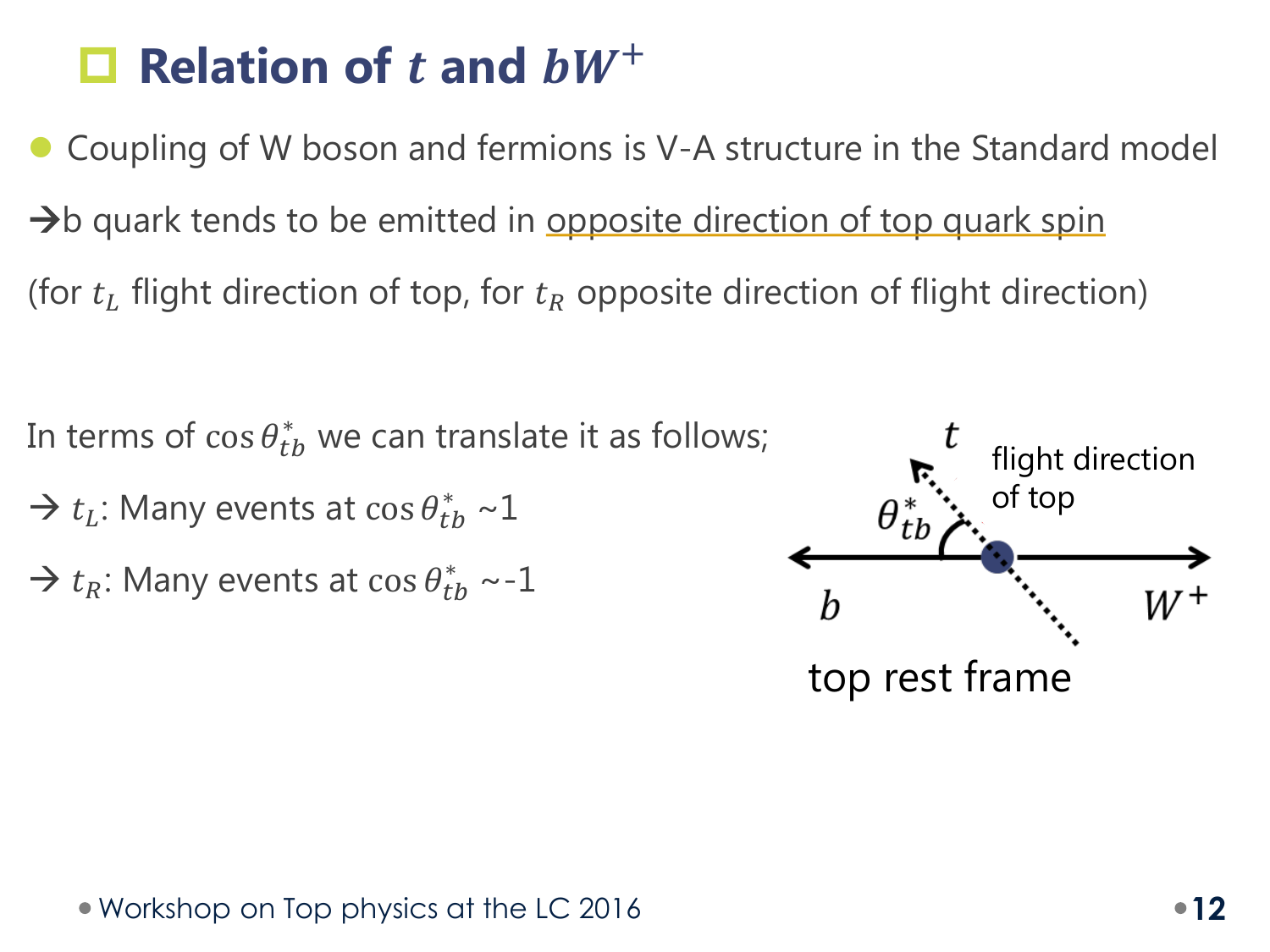# **□** Correlation between  $\cos \theta_t$  and  $\cos \theta_{tb}^*$  at generator level **eLpR eRpL**



Small peak at  $\cos\theta_t \sim -1$  and  $\cos\theta_{tb}^* \sim -1$  for  $t_R$ 

eRpL: Large peak at  $\cos \theta_t \sim 1$  and  $\cos \theta_{tb}^* \sim 1$  for  $t_R$ 

(Small peak at  $\cos\theta_t \sim -1$  and  $\cos\theta_{tb}^* \sim -1$  for  $t_L$ )

#### Workshop on Top physics at the LC workshop on rop priysics on the LC<br>2016 **13**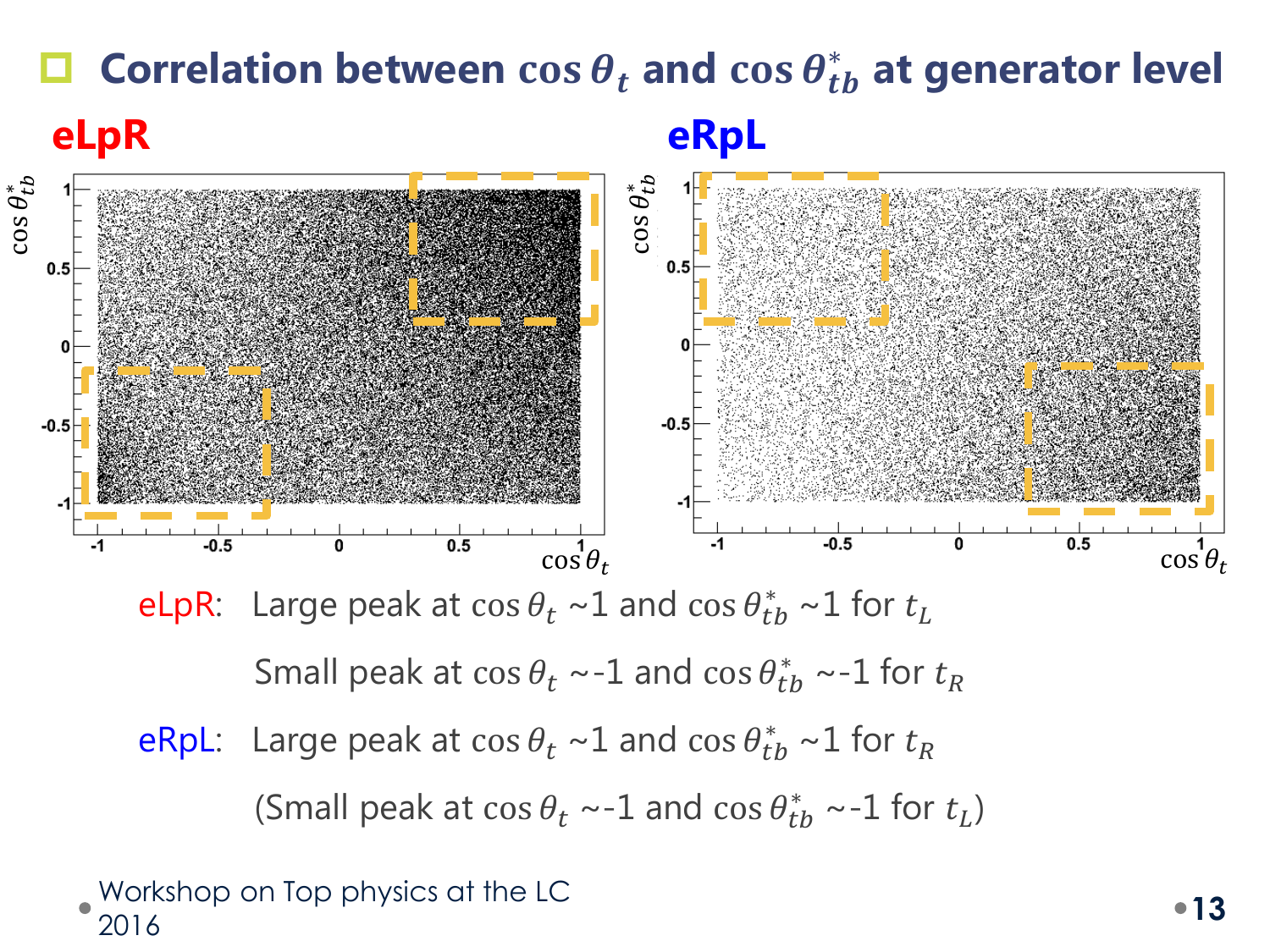### **□** Correlation between  $\cos \theta_t$  and  $\cos \theta_{tb}^*$  at generator level  $\frac{2}{3}$  $\theta_{tb}^*$  $\theta_{tb}^*$ **eLpR eRpL**



In case that b quark is emitted in direction of top quark (i.e.  $\cos\theta_{tb}^*$  ~1),

b quark is energetic and W is almost at rest in the lab frame.

**Miss association of b and W can flip the direction of reconstructed top quark.**

```
Workshop on Top physics at the LC 
workshop on rop priysics on the LC<br>2016
```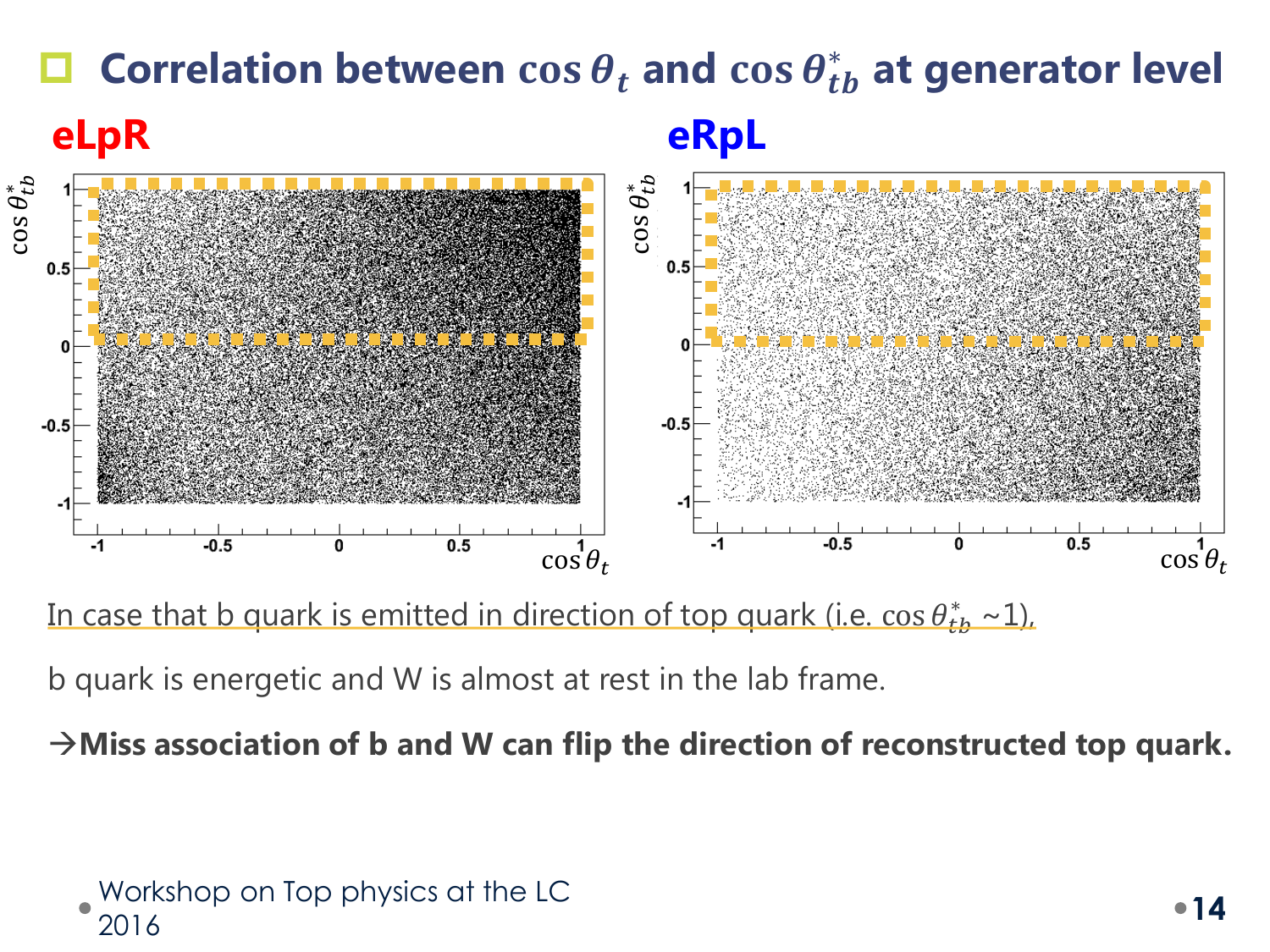# **The angular distribution of true and miss association**



### **Cause of migration effect**

- Even though the rate of miss association is almost same for the both cases,
- angular distribution is changed by miss association of b and W in the case of eLpR

# → The migration effect happens in only the case of eLpR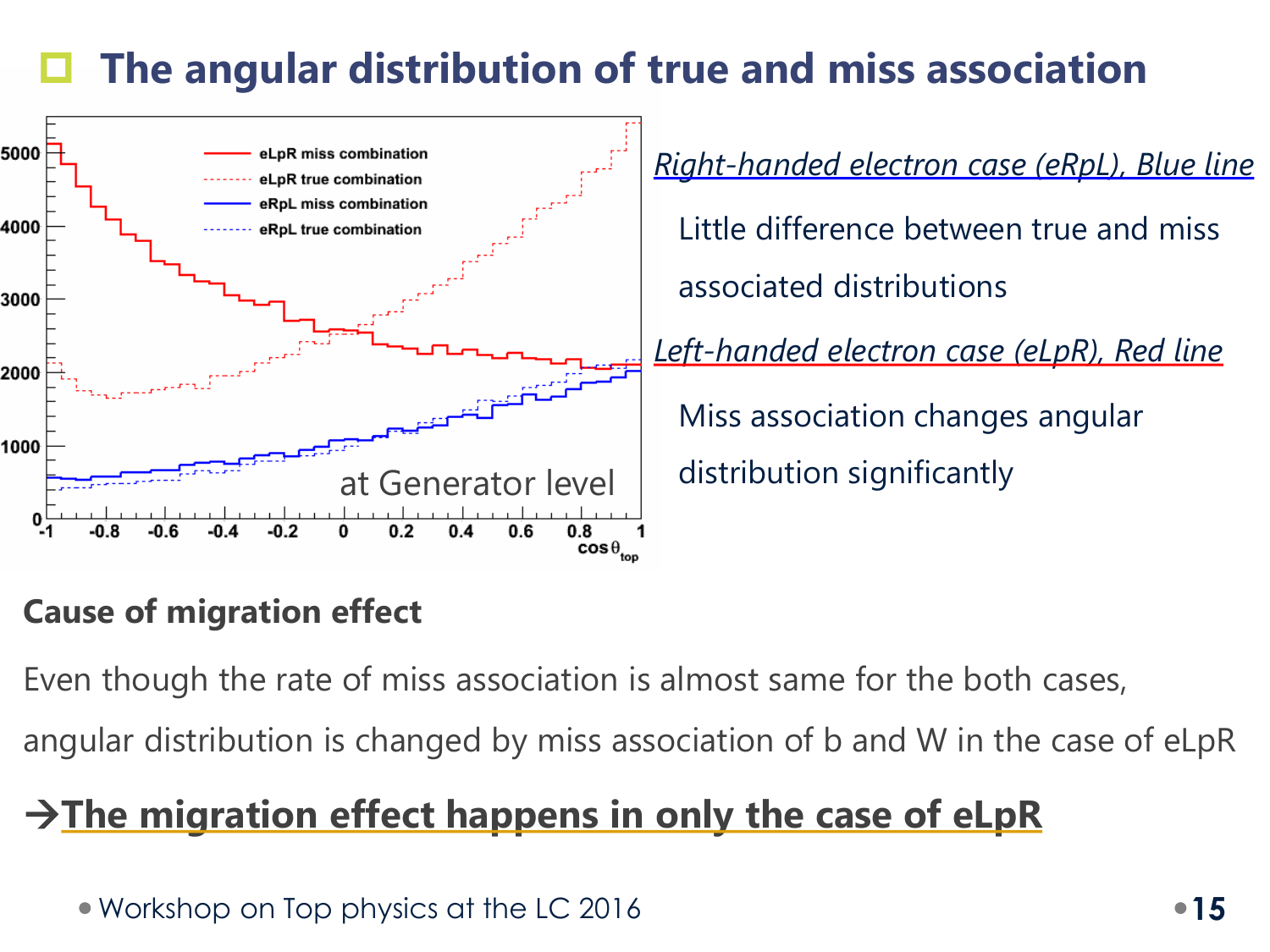

### **Introduction**

- **Forward backward asymmetry study (Semi-leptonic analysis)**
	- Cause of migration effect
- **Matrix element method study (Di-leptonic analysis)**
	- Selection for the Di-leptonic channel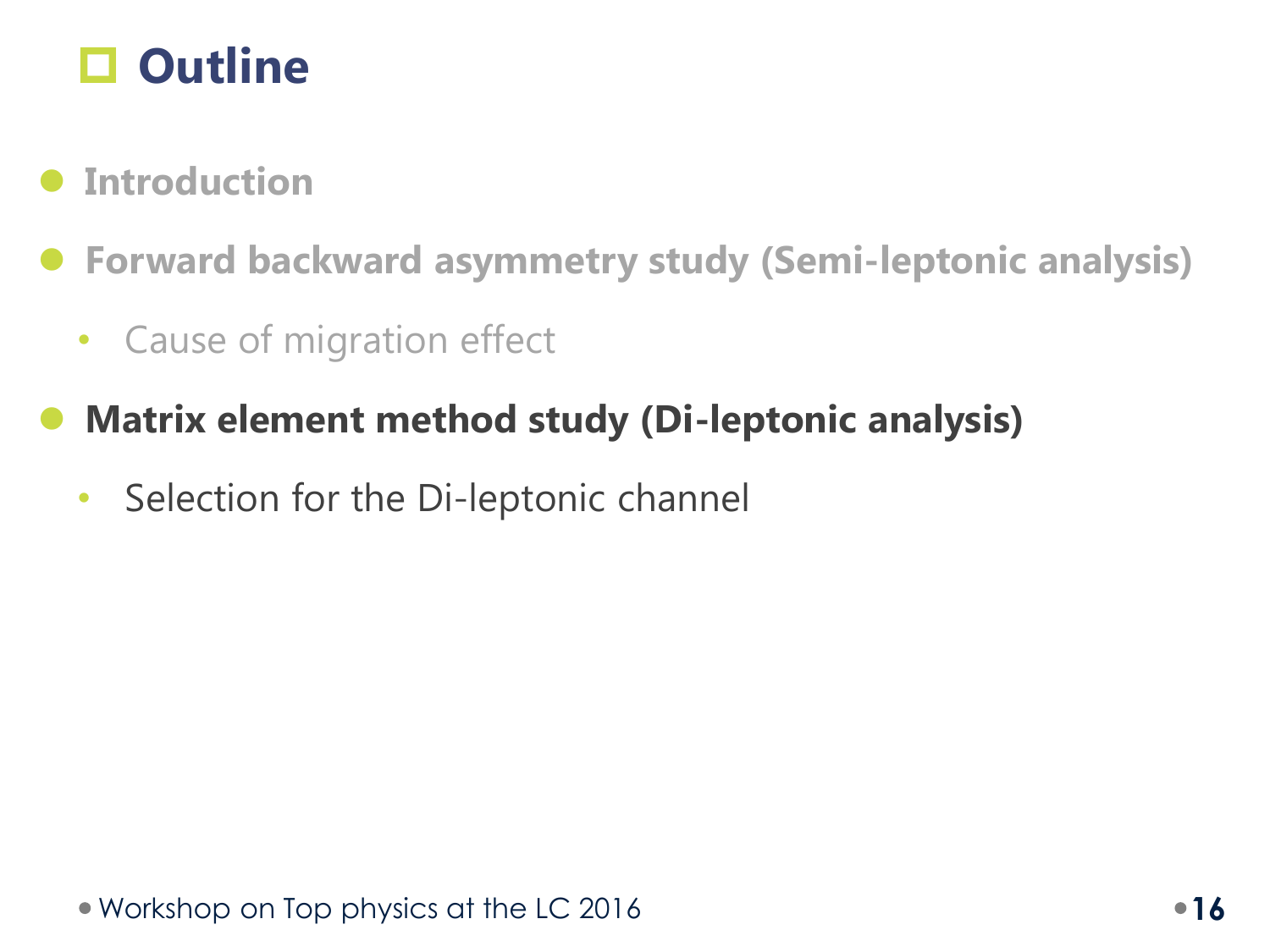# **Di-leptonic analysis for matrix element method**

#### **Matrix element method**

The most efficient method when all the kinematics can be reconstructed  $\rightarrow$ Use the di-leptonic final state to have a full kinematical information



We can obtain these information; \*Directions of isolated leptons and b quarks \*Energy of isolated leptons \*(Energy of b quarks) **From the kinematical reconstruction ,**

**we can recover missing neutrinos**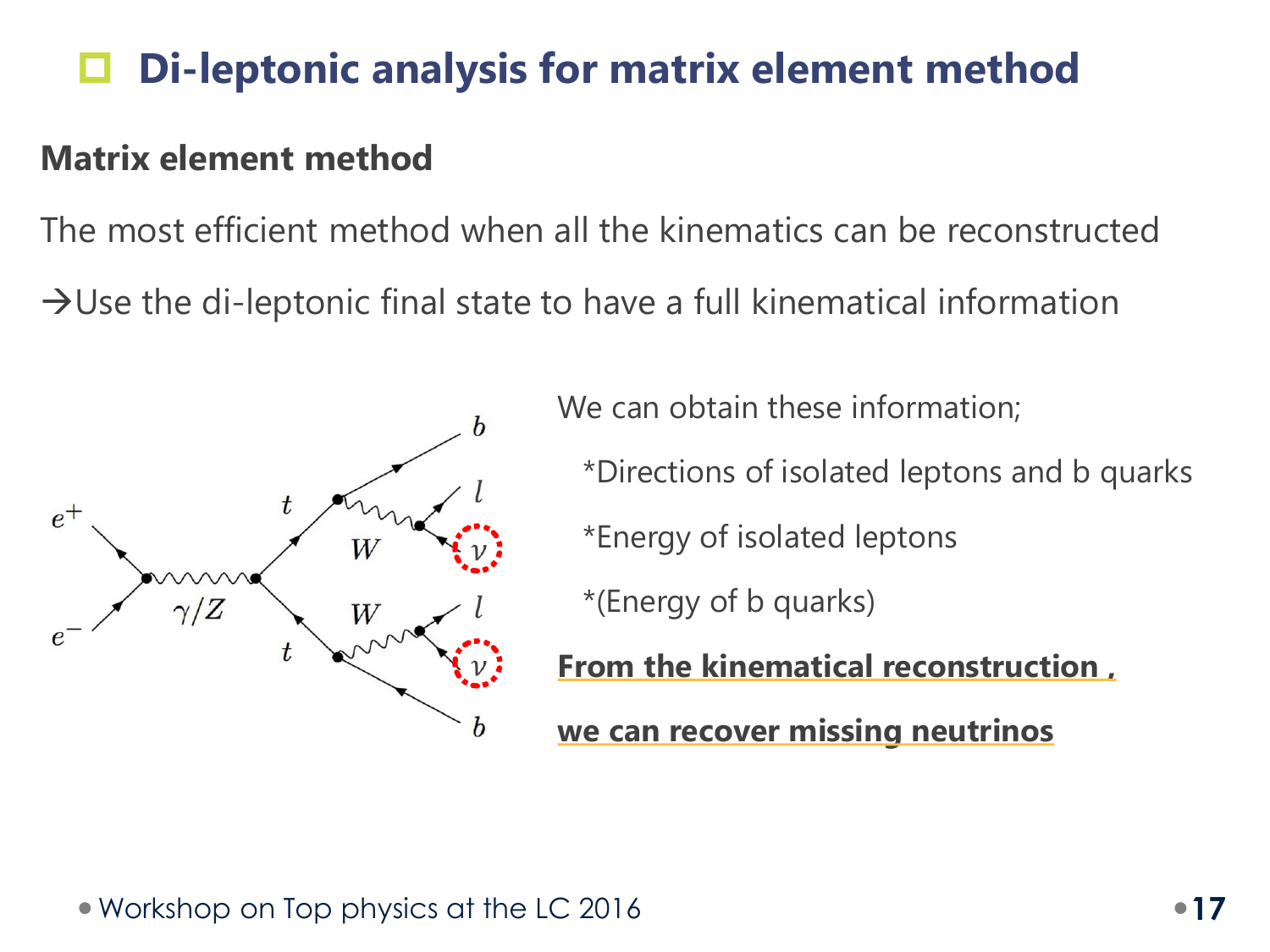# **Di-leptonic analysis for matrix element method**

#### P.H. Kheim et al: arXiv: 1503:04247 $\begin{bmatrix} \mathcal{R}\text{e}\;\delta\tilde{F}_{1V}^{\gamma} & \mathcal{R}\text{e}\;\delta\tilde{F}_{1V}^{Z} & \mathcal{R}\text{e}\;\delta\tilde{F}_{1A}^{\gamma} & \mathcal{R}\text{e}\;\delta\tilde{F}_{1A}^{Z} & \mathcal{R}\text{e}\;\delta\tilde{F}_{2V}^{\gamma} & \mathcal{R}\text{e}\;\delta\tilde{F}_{2V}^{Z} & \mathcal{R}\text{e}\;\delta\tilde{F}_{2A}^{\gamma} & \mathcal{I}\text{m}\;\delta\tilde{F}_{2A}^{\gamma} & \mathcal{I}\text{m$ 0.0037  $-0.18$   $-0.09$   $+0.14$   $+0.62$  $-0.15$  $\overline{0}$  $\overline{0}$  $\overline{0}$  $\overline{0}$ 0.0063  $+,14$   $-0.06$   $-0.13$   $+0.61$  $\overline{0}$  $\overline{0}$  $\Omega$  $\Omega$  $0.0053$   $-0.15$   $-0.05$   $+0.09$  0  $\overline{0}$  $\Omega$  $\overline{0}$  $0.0083 + 0.06 -0.04 = 0$  $\overline{0}$  $\overline{0}$  $\Omega$  $0.0105 -0.19$  $\overline{0}$  $\sim$  0  $\overline{0}$  $\Omega$ 0.0169  $\overline{0}$  $\theta$  $\overline{0}$  $\Omega$ 0.0068  $-0.15$  $\Omega$  $\Omega$ 0.0118  $\overline{0}$  $\overline{0}$ 0.0069  $-0.17$ 0.0100

Results of statistical uncertainties and correlation at generator with SM LO

 $\overline{s}$  =500 GeV,500 fb-1,  $P(e^-, e^+) = (\overline{+}0.8, \pm 0.3)$ 

less than one percent precision achieved with parton level study

 $\rightarrow$ I study the same technique including detector simulation. First I would show the selection of the di-leptonic final state.

```
Workshop on Top physics at the LC 2016 18
```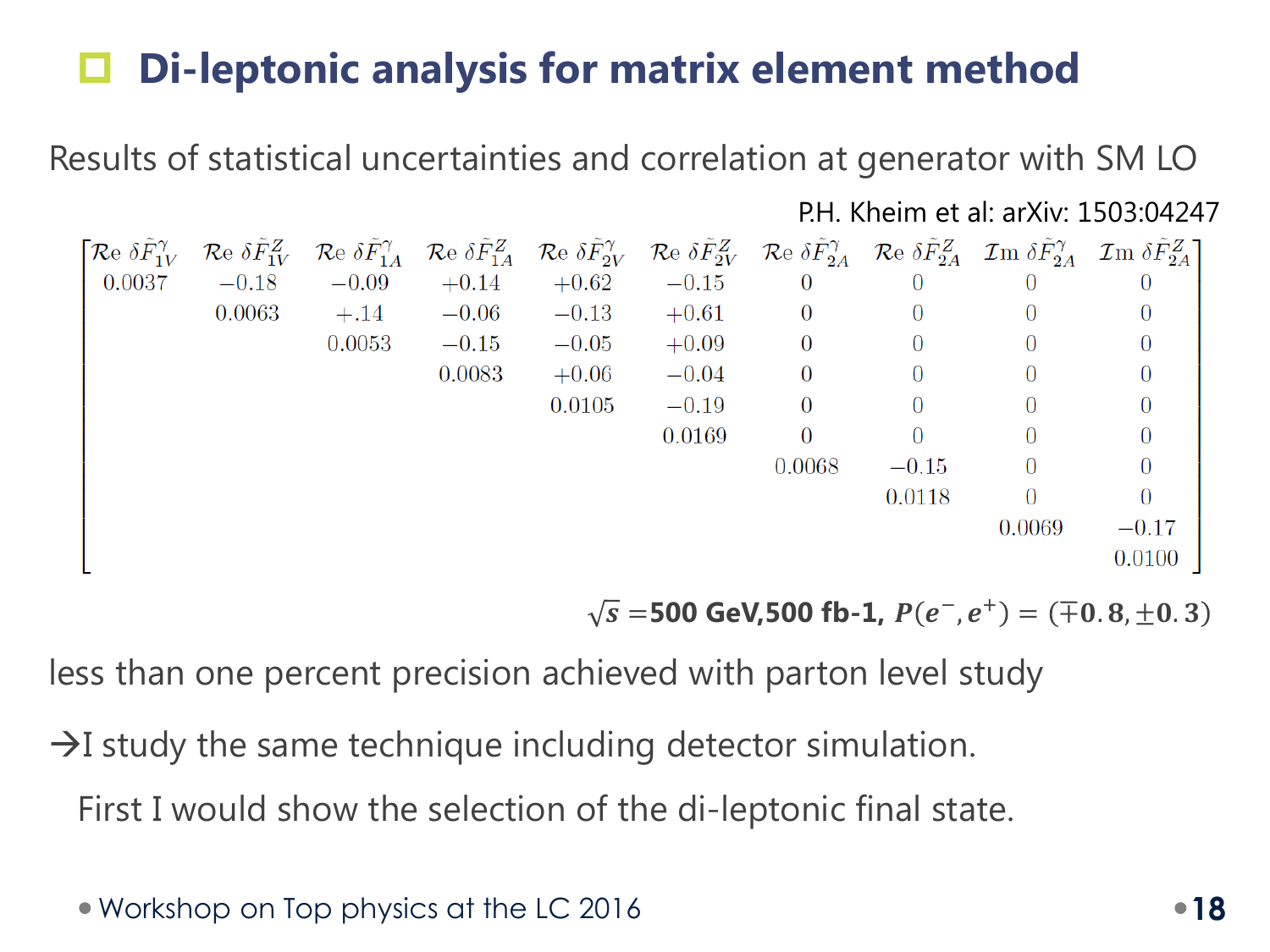# **Analysis process of selection for di-leptonic channel**

- $\triangleright$  Isolated lepton (e,  $\mu$ ) finding using cone cut: #iso\_lep =2
- $\triangleright$  Suppressing the overlay background using k<sub>T</sub> algorithm
- 2-Jets clustering using Durham algorithm (LCFIPlus package)
- $\triangleright$  2 b-likeness jets were found (LCFIPlus package)
- (Reconstruction events from their kinematics.  $\rightarrow$  Not yet)

# **Selection study for di-leptonic final state**

Samples : DBD samples, ILCSOFT: v01-16-p05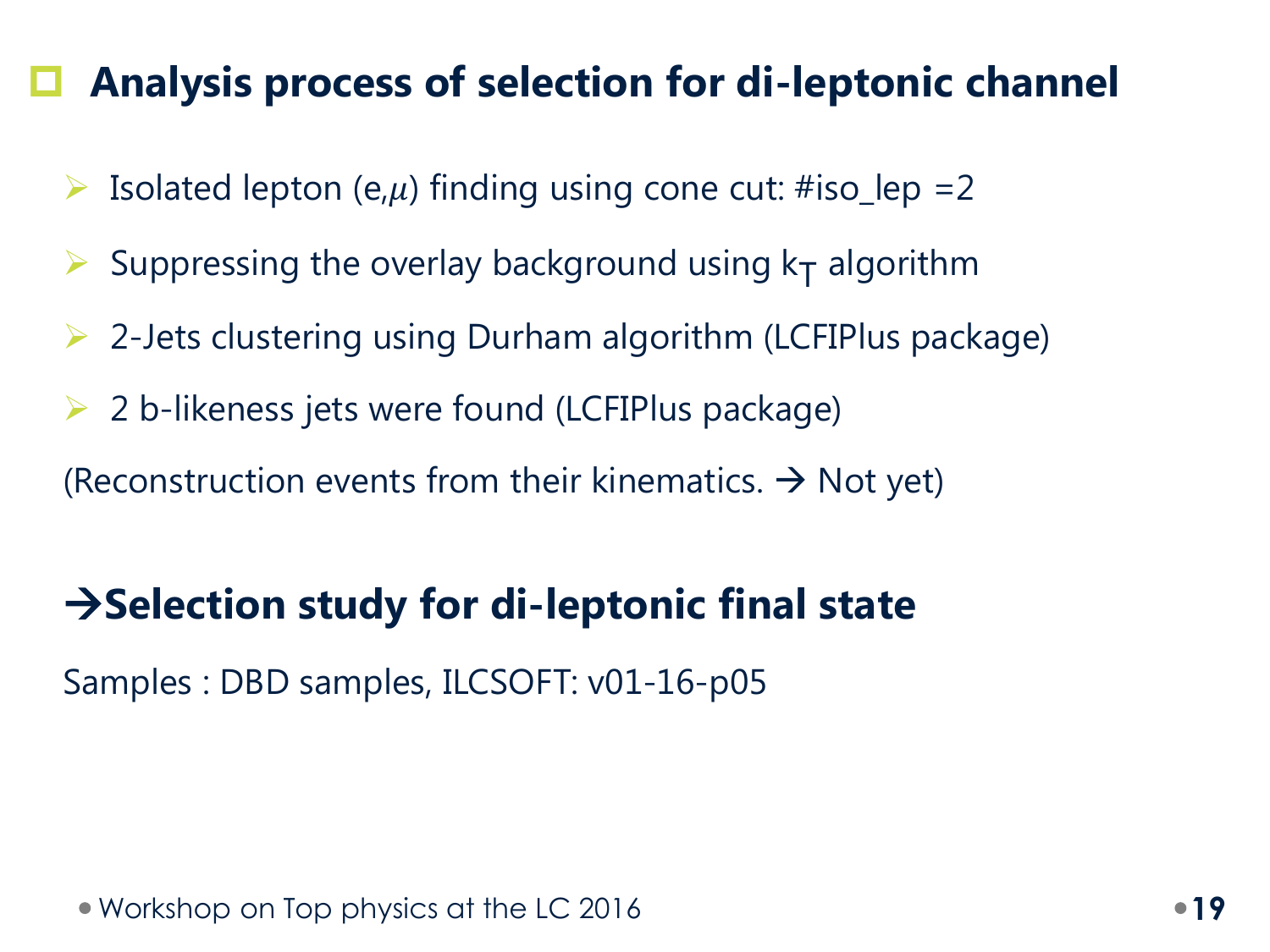# **□ Selection for di-leptonic channel**

### $\overline{s}$  = 500 GeV, 500 fb<sup>-1</sup>, P $(e^-, e^+)$  =  $(-0.8, +0.3)$

| 500 fb <sup><math>-1</math></sup><br>$(-0.8,+0.3)$ | ttbar<br><b>Di-leptonic</b><br>(Signal) | ttbar<br>Semi-leptonic | <b>ZZ</b><br>Semi-leptonic | <b>Single Z ee</b> | <b>Others</b>         |
|----------------------------------------------------|-----------------------------------------|------------------------|----------------------------|--------------------|-----------------------|
| <b>Generated</b>                                   | 53289                                   | 208505                 | 183053                     | 941270             | 14939285              |
|                                                    | $(100\%)$                               | $(100\%)$              | $(100\%)$                  | $(100\%)$          | $(100\%)$             |
| # of lepton $=$                                    | 25482                                   | 2716                   | 28343                      | 97536              | 48064                 |
|                                                    | $(47.8\%)$                              | $(1.30\%)$             | (15.5%)                    | (10.362%)          | (0.3217%)             |
| $b$ -tag $1 > 0.8$<br>or<br>$b$ -tag2 > 0.8        | 22278<br>$(41.8\%)$                     | 2029<br>(0.973%)       | 5110<br>(2.79%)            | 13942<br>(1.48%)   | 1823<br>$(0.01220\%)$ |
| Thrust $< 0.9$                                     | 21612                                   | 2022                   | 1524                       | 5727               | 333                   |
|                                                    | $(40.6\%)$                              | $(0.970\%)$            | (0.833%)                   | $(0.608\%)$        | $(0.0022\%)$          |

#### **Main background**:**ttbar semi-leptonic, ZZ semi-leptonic and Single Z ee**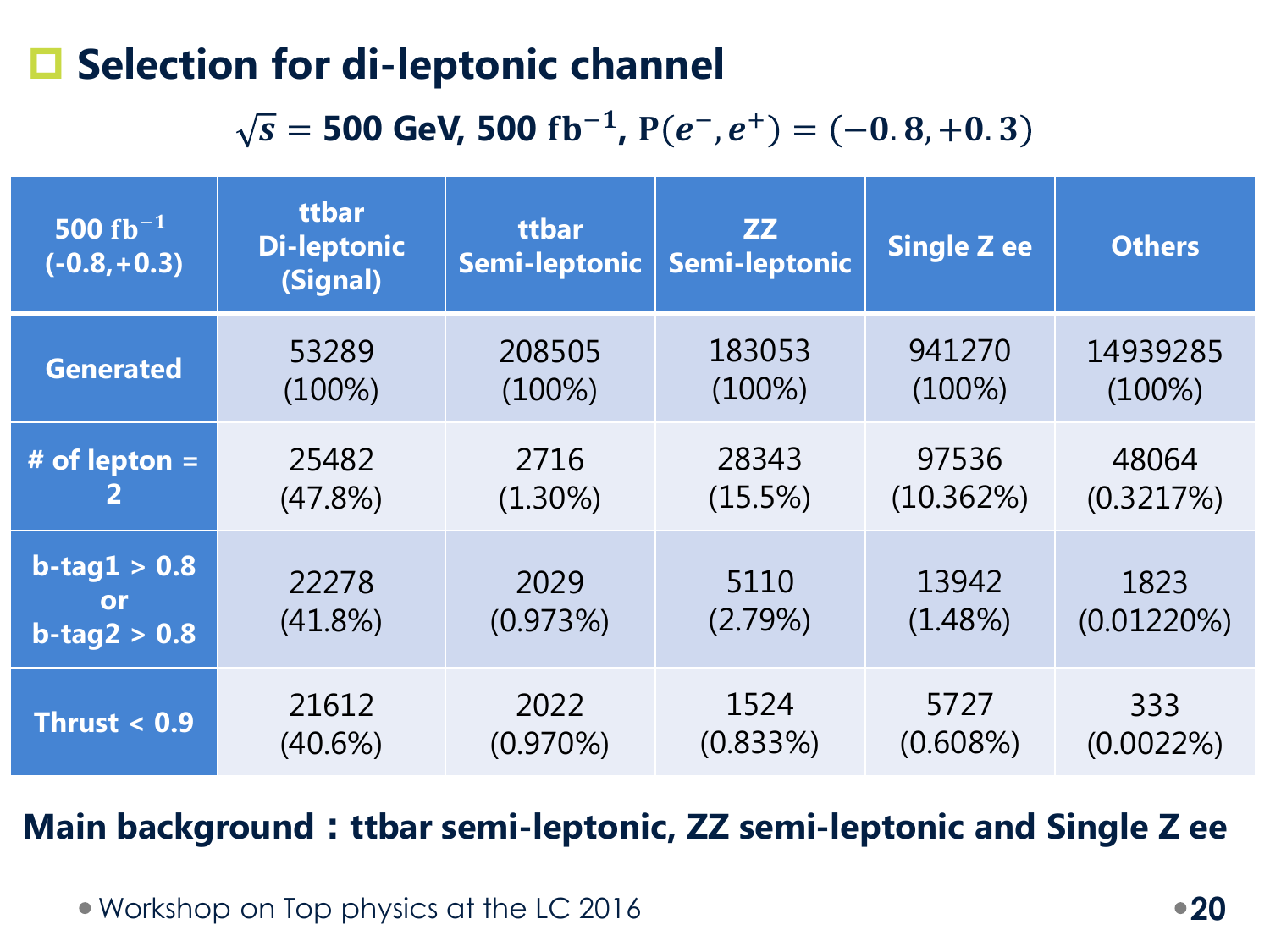# **□ Cut on the visible energy**

The visible energy of the signal is smaller because of two missing neutrinos

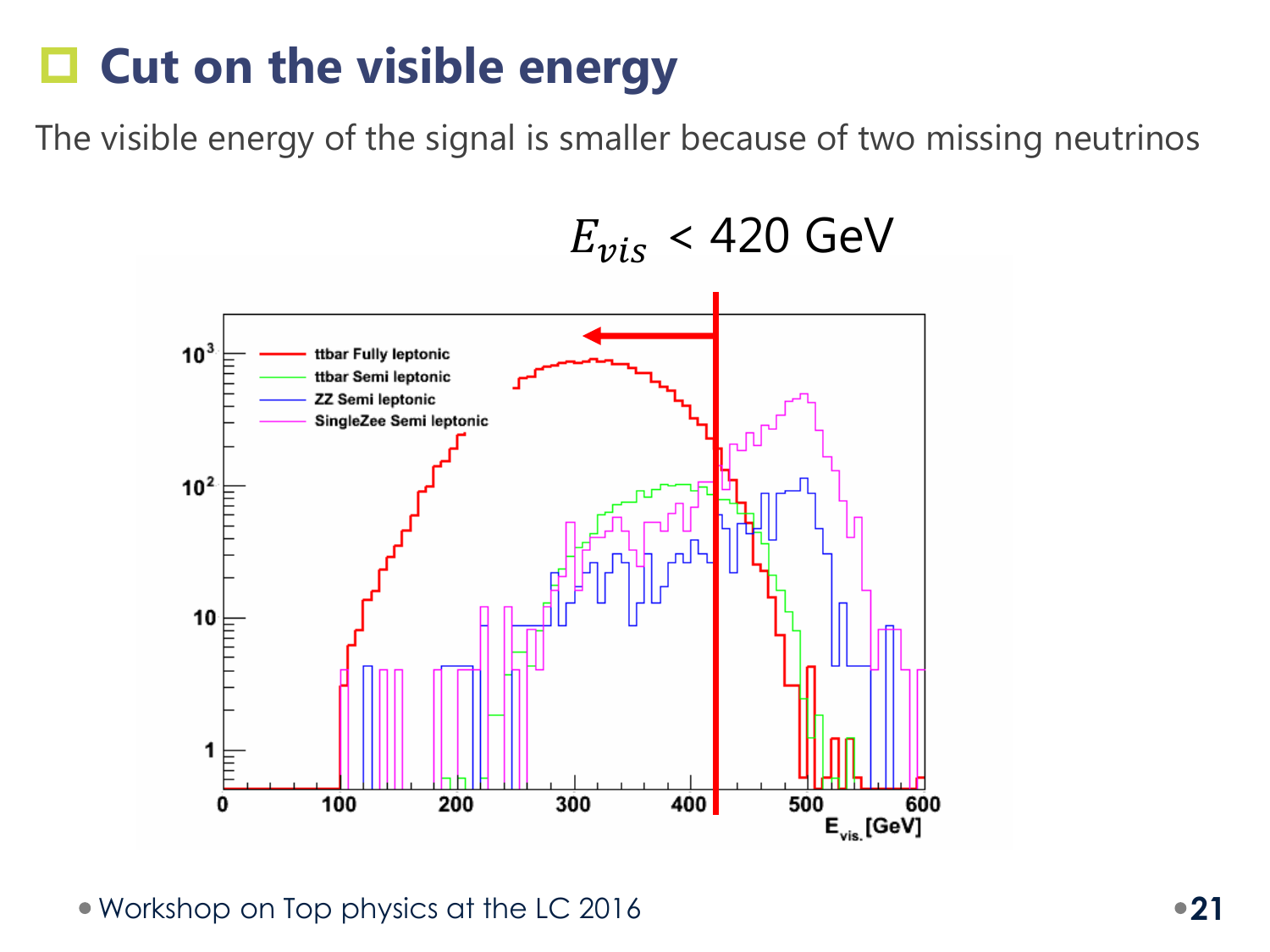# **Current results of cut study of di-leptonic analysis**

| 500 $fb^{-1}$<br>$(-0.8,+0.3)$ | ttbar<br>di-leptonic<br>(Signal) | ttbar<br>Semi-leptonic | ZZ<br>semi-leptonic | <b>Single Z ee</b> |
|--------------------------------|----------------------------------|------------------------|---------------------|--------------------|
| <b>Generated</b>               | 53289                            | 208505                 | 183053              | 941270             |
|                                | $(100\%)$                        | $(100\%)$              | $(100\%)$           | $(100\%)$          |
| # of lepton $= 2$              | 25482                            | 2716                   | 28343               | 97536              |
|                                | (47.8%)                          | $(1.30\%)$             | $(15.5\%)$          | (10.362%)          |
| $b$ -tag $1 > 0.8$ or          | 22278                            | 2029                   | 5110                | 13942              |
| $b$ -tag2 > 0.8                | $(41.8\%)$                       | (0.973%)               | (2.79%)             | $(1.48\%)$         |
| Thrust $< 0.9$                 | 21612                            | 2022                   | 1524                | 5727               |
|                                | $(40.6\%)$                       | $(0.970\%)$            | (0.833%)            | $(0.608\%)$        |
| <b>Evis&lt;420</b>             | 20958                            | 1252                   | 502                 | 1114               |
|                                | (39.3%)                          | $(0.600\%)$            | (0.274)             | (0.118%)           |

**Efficiency = 39.3%, Significance**  $(N_{sig.}/\sqrt{N_{sig.}+N_{bkg.}})$  **= 135.8**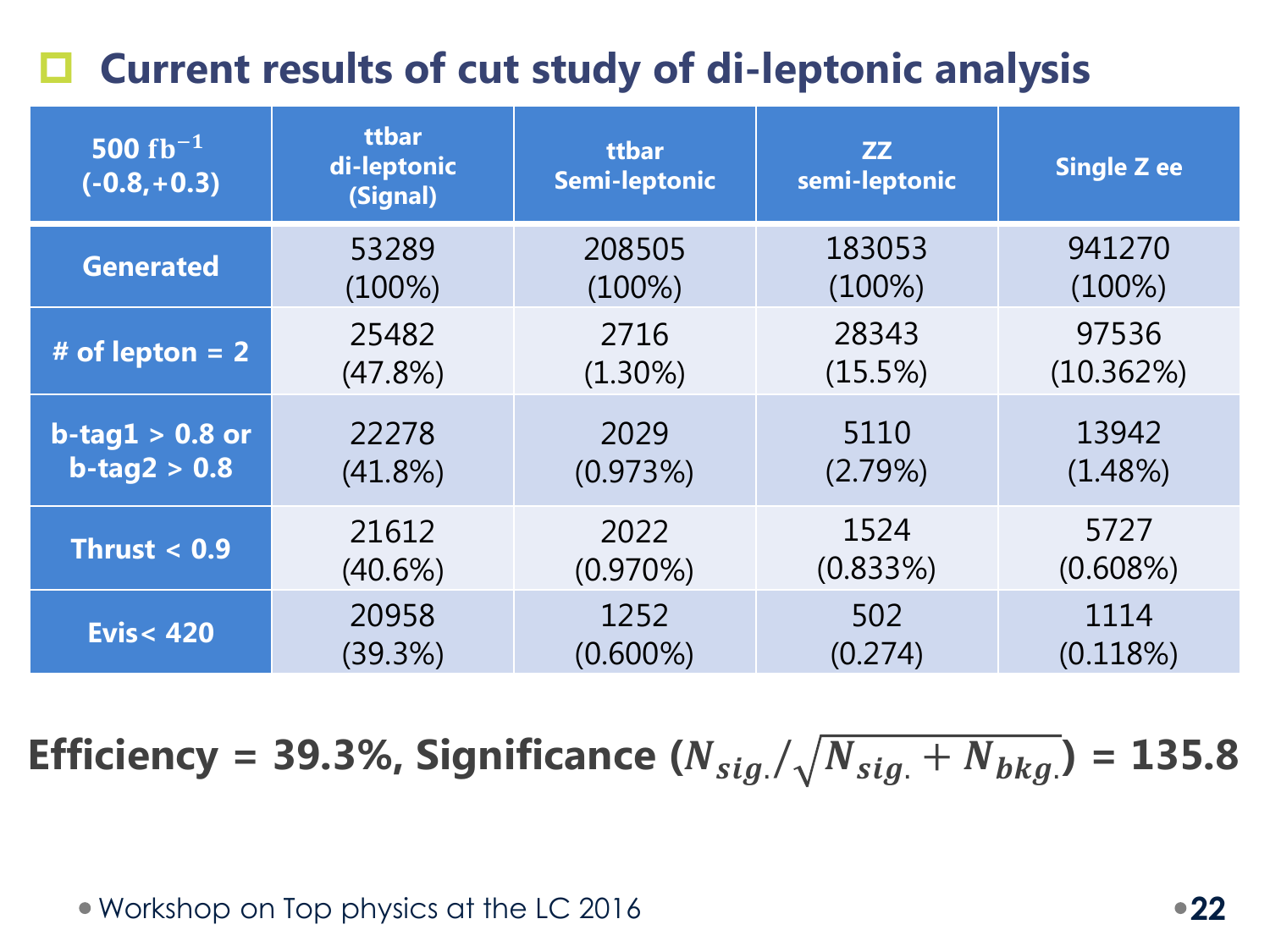# **Summary**

**Forward backward asymmetry study (Semi-leptonic analysis)**

- Migration effect is main problem for  $A_{FB}$  study
- Only in the case for eLpR, migration effect happens frequently since the W tends to be almost at rest.

# **Matrix element method study (Di-leptonic analysis)**

• Selection study is first trial for di-leptonic analysis.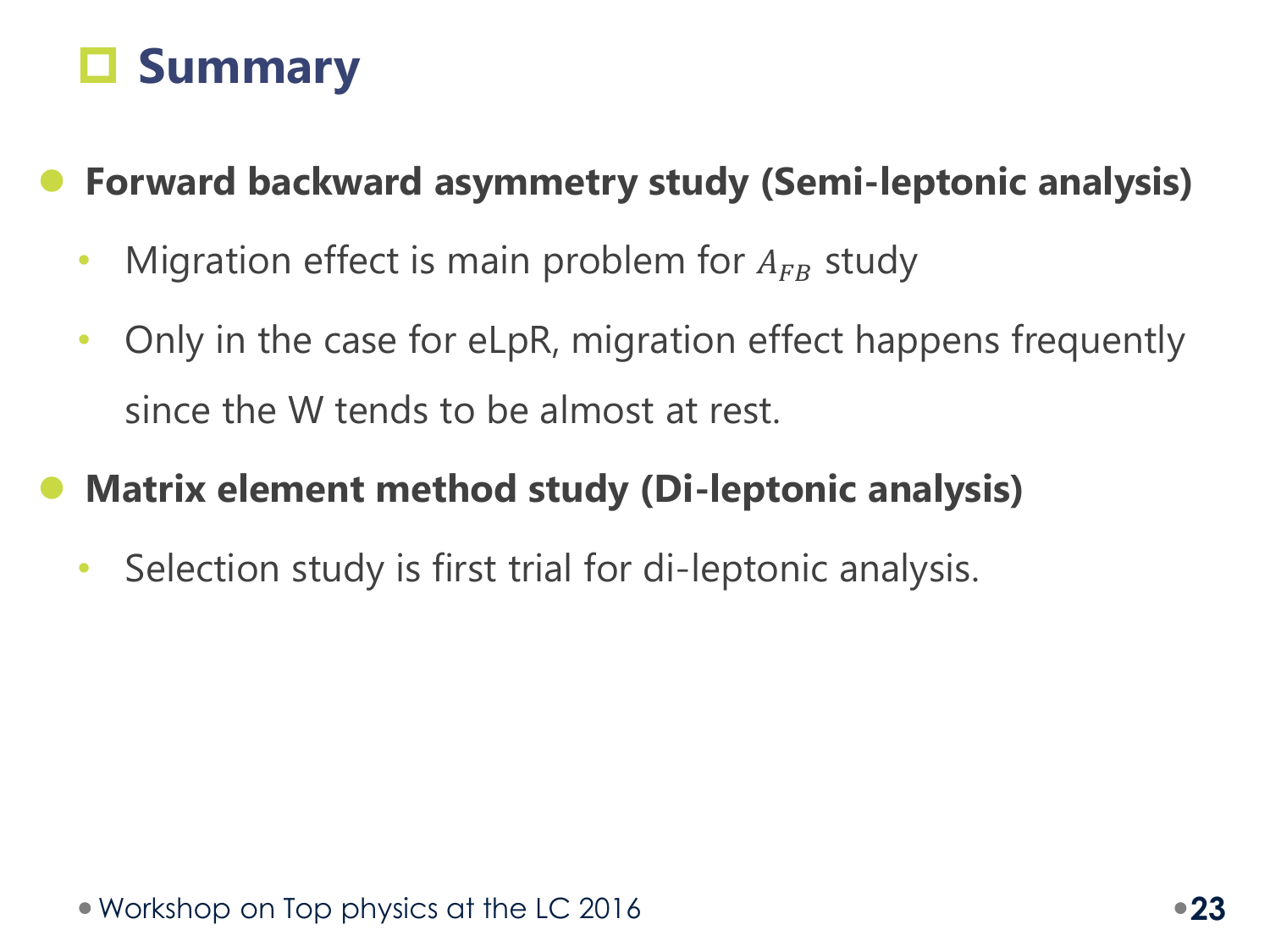